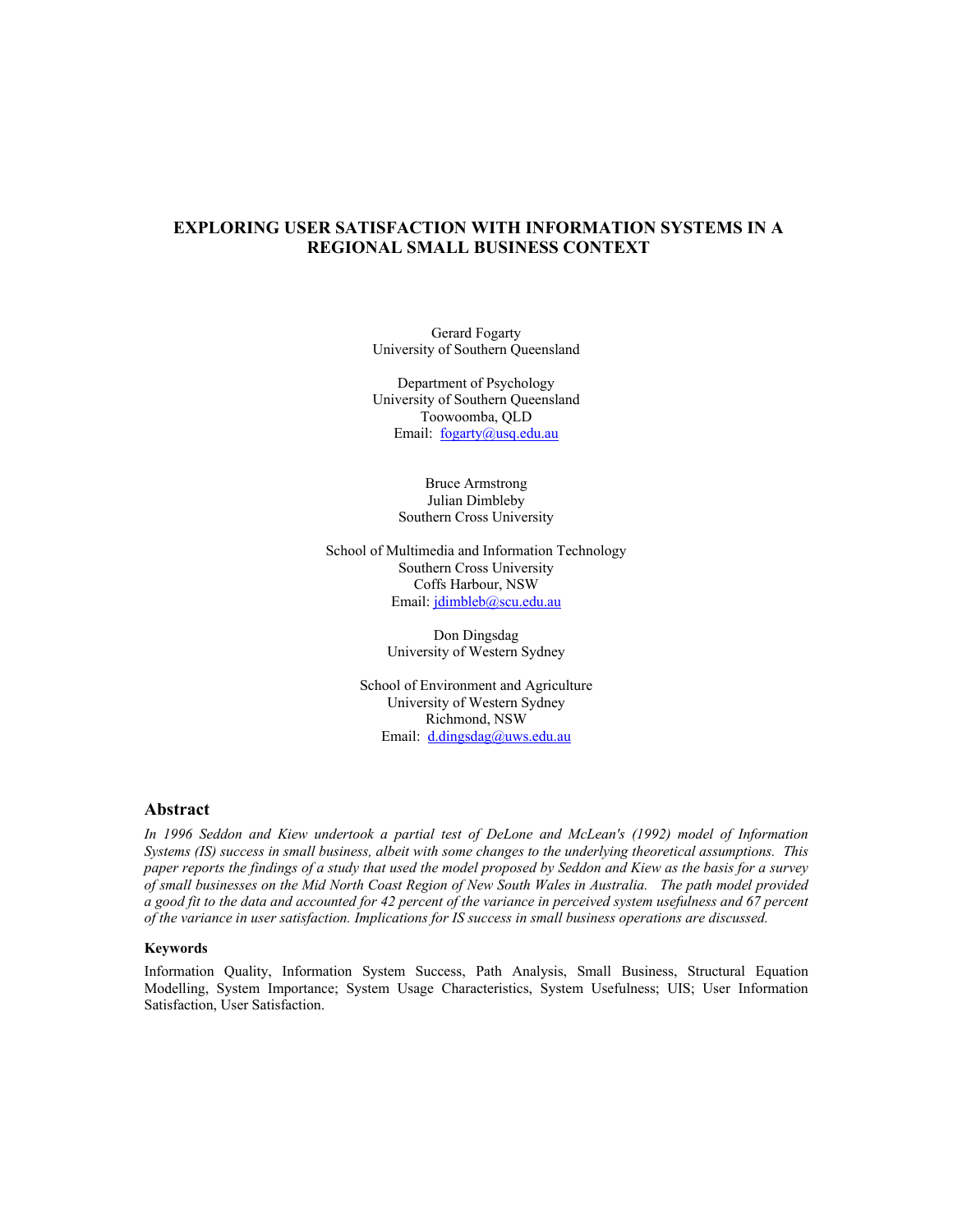## **INTRODUCTION**

Rapid advances in information technologies and benefits obtainable through efficient and effective use of these technologies are rarely realised by small businesses. The managers tend to avoid the cutting edge of technology because they generally don't have the time, resources, or expertise to examine options and develop appropriate plans to incorporate technologies into their business operations (Yap et al, 1992; Thong, Yap, 1995; Burgess et al, 1997). The importance of small business to economies at all levels is well documented and the subject of considerable research (ABS, 1995; Reid, 1993; Hettihewa, 1997; Bastian & Houghton, 1997). Identifying the factors that help to determine successful adoption of information systems (IS) in small business is therefore a matter of economic significance. Before attempting to explore this research question, however, one must be sure of just what is meant by the term "IS success".

The most obvious approach to this question is to use a variety of financial indicators to judge the extent to which the introduction of computer technology into a business has increased the profit of the business or improved its chances of success in some other way. However, the measurement of such indicators is usually confounded with many other things that are happening in the business and this approach has not really been all that successful. Ives et al. (1983, 1984) stated that this view is too simplistic to be applied to the determination of the success of information systems. They identified intangible costs and benefits, the disparate and *ad hoc* nature of some system types (e.g., DSS, AI), and unavailability of data on extent of system use as additional major issues that need to be addressed when examining IS success.

As an alternative to economic indicators, researchers have resorted to attitudinal scales. Such scales have a long history in the social sciences where they have been shown to have reliable relationships with objective outcome variables such as absenteeism, accident rates, workers' compensation claims, and job turnover. There is no reason why well-constructed attitudinal scales should not prove to be equally efficacious in judging the success of IS in small business. However, the literature on this topic is small and the field becomes even smaller when the focus is shifted to IS success in small regional and rural businesses. The present study attempted to address this gap in the literature by applying a model of IS success developed in a large organizational context to a regional small businesses context. The origins of the model are described in the paragraphs that follow.

DeLone and McLean's (1992) model of perceived success of Information Systems (IS) in small business has been used as the basis of a number of studies that examined various aspects of IS in small business. The particular contribution of these researchers was to identify the attitudinal dimensions that needed to be measured to gain an accurate picture of IS success. The six dimensions were: System Quality, Information Quality, System Use, User Satisfaction, Individual Impact, and Organizational Impact. DeLone and McLean arranged these dimensions in the form of a conceptual model showing how the dimensions interacted. The model, however, was purely conceptual. Seddon and Kiew took the model a step further when they recast it as a structural model (also called a path model). The advantage of a path model is that it can be empirically tested. With the two impact variables removed, the model is reproduced in Figure 1.



Figure 1: DeLone and McLean's (1992) Model of IS Success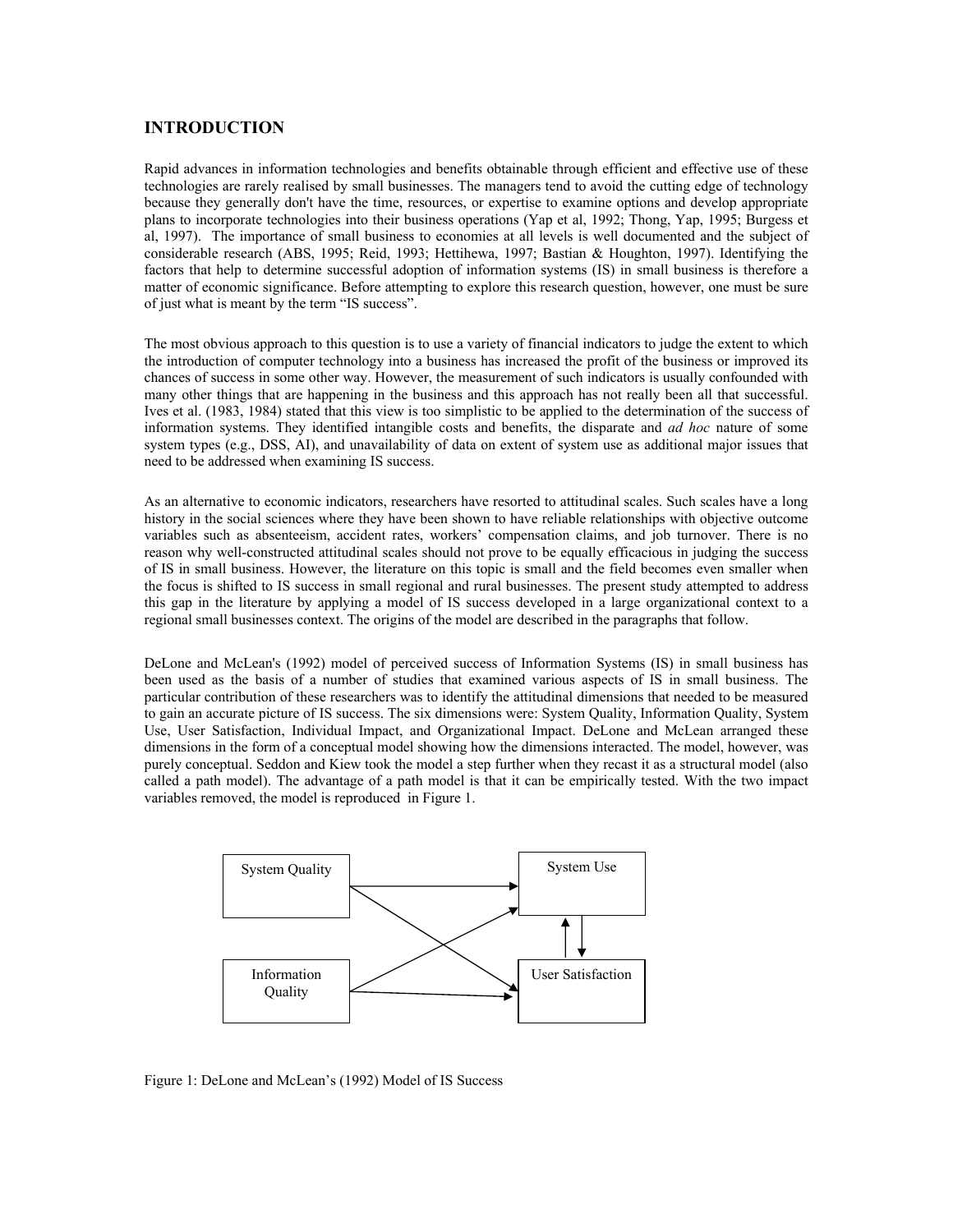The model shows System Quality and Information Quality having direct and indirect effects on System Use and User Satisfaction. The latter two variables have reciprocal effects on each other. In path analysis terms, we are talking about a non-recursive model.

In addition to recasting DeLone and McLeans conceptual model into a form that is amenable to statistical testing, Seddon and Kiew also used their judgement to make some minor changes to the model. These changes are easier to explain by comparing the graphic representations of the models. Seddon and Kiew's model is shown in Figure 2.



Figure 2: The Model of User Satisfaction Tested by Seddon and Kiew (1996)

Seddon and Kiew (1996) revised the DeLone and McLean model by incorporating an additional input variable which they labelled Importance of the System. This construct was introduced to enable researchers to control for task importance. The rationale provided for this change was that "systems that perform more important tasks are perceived as more useful, irrespective of the quality of the actual system" (Seddon & Kiew, 1996, p. 92). A second change involved switching the emphasis from System Use to System Usefulness. The rationale for this change was that a useful system may not have a high level of use but could still be important in a specific task context. The third change was the deletion of the reciprocal link between Usefulness and User Satisfaction. In this model (Figure 2), User Satisfaction is treated as a final outcome variable among this set of success indicators. Seddon and Kiew justified this change to the model by claiming that Satisfaction is a general measure of IS success. It was a change that made more sense when one considers that they also altered System Use to Usefulness.

A further contribution by Seddon and Kiew was the operationalisation of these five constructs. Using a variety of existing instruments, they constructed a 35-item questionnaire. The reader is referred to their article for a description of the development of this questionnaire. To test their path model, they administered their survey to 159 users of the DAS, a proprietary departmental accounting system used by their University. Results indicated that the model explained 62 percent of the variance in Usefulness and 74 percent of the variance in User Satisfaction. Fit statistics for the model, however, were poor.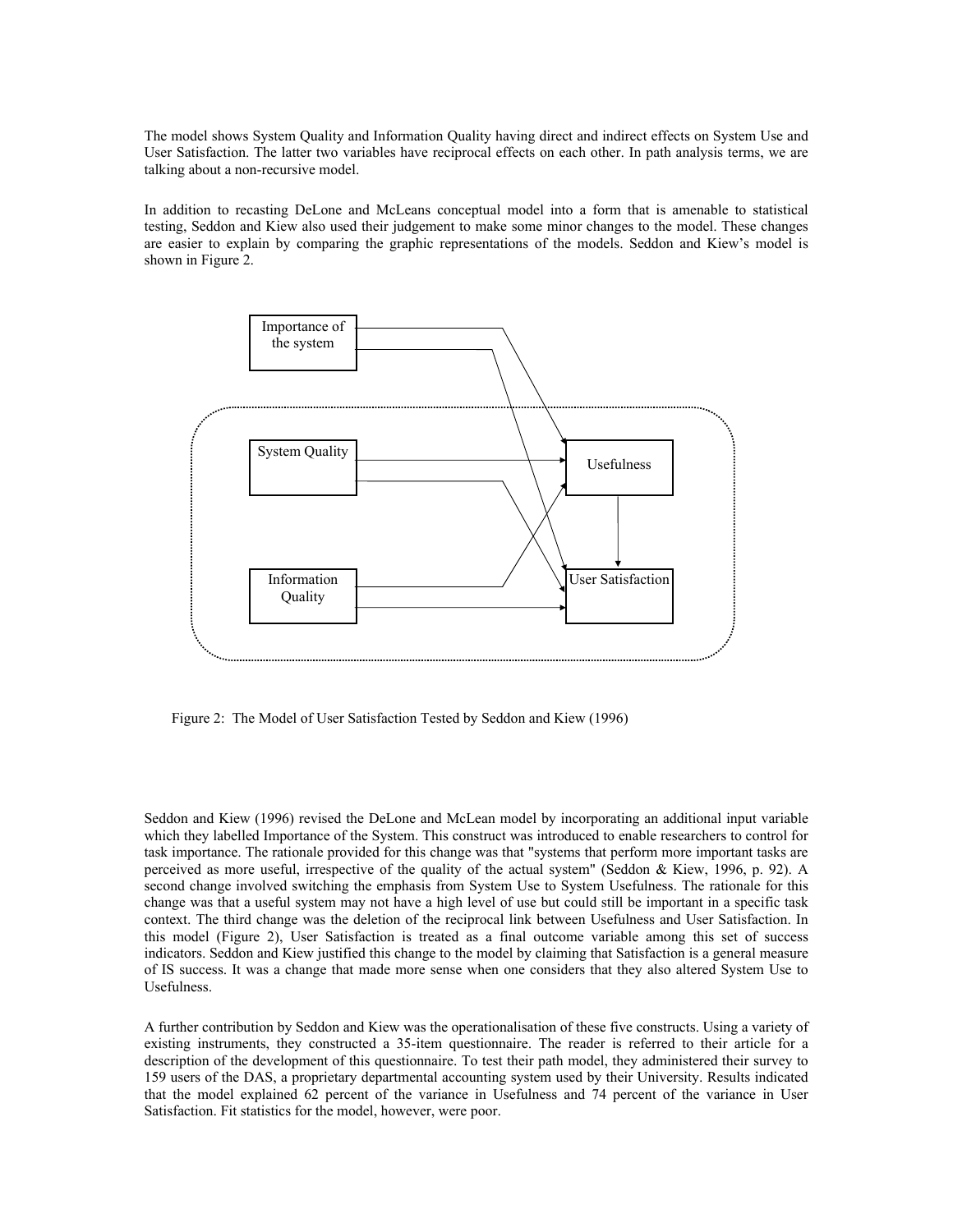Some features of the Seddon and Kiew study suggested that it needed replication. In particular, although they used established test instruments, they combined them in a novel way and it is always important to re-establish the factorial validity of the component scales when this is done. A measurement model shown as Figure 4 in their paper suggests that the factorial validity of their scales may have been satisfactory, but not enough information is provided for the reader to judge with any certainty. A second reason for replicating the Seddon and Kiew model testing process was our own observation from the fit statistics provided in the article that the model did not provide a good fit to the data (e.g.,  $RMSEA = .19$ ). Indeed, the specific hypotheses that were embedded in their model seemed of greater interest to Seddon and Kiew than the overall test of the fit of their model. A third reason for replication was to assess whether their model generalised to other software packages. They examined a specific proprietary system whereas the current study examined a broader Computer-Based Information System (CBIS), which included management and planning applications, accounting applications, Small Office Home Office (SOHO) applications, internet, e-commerce and email. A fourth and final reason for replication was our interest in regional small businesses and the desire to see whether a model that was generated in a bigger organisational setting would apply to small businesses where, as noted above, the dynamics appear to be very different.

## **METHODOLOGY AND DATA COLLECTION**

The questionnaire included many of the items used by Seddon and Kiew (1996), but the items were recast in general terms, rather than targeting a particular software package, as was the case in their study. A separate paper deals with the validation of the questionnaire used for the current study (Armstrong, Dinsdag, Fogarty, & Dimbleby, under review), so we will refrain from a detailed description here. Some general features are noted below.

#### **Questionnaire Construction**

#### **Demographics**

The questionnaire began with a series of items relating to demographic characteristics of small business. These items were used both to differentiate the sample by industry classification and to ensure that all businesses included in the sample were in fact 'small' as per the definition of the ABS.

#### **System Quality (to be re-named System Usage Characteristics)**

To measure System Quality, four of the items with the highest factor loadings from the Seddon and Kiew study were selected plus three additional items intended to broaden this scale to include aspects of costs and benefits.

#### **Information Quality**

Seddon and Kiew used 10 items for the measure of Information Quality. We reduced the number of items to six on the basis of factor loadings shown in their paper.

#### **System Usefulness**

Seddon and Kiew used six items to assess this construct. Inspection of factor loadings suggested a high degree of overlap among these items, so we implemented the first three and then added two new items which assessed whether the system saved time and money.

#### **Importance of the System**

Importance of the System was one of the new scales introduced by Seddon and Kiew to assess the perceived importance of the accounting function. Given the broader scope of our own instrument, we extended this section to include management and planning applications, accounting applications, SOHO applications, internet, ecommerce and email.

#### **User Satisfaction**

There were 3 items selected for inclusion in the survey as being representative of CBIS User Satisfaction in small business. Two of the questions were taken from Seddon and Kiew's questionnaire.

All items for the attitudinal scales used a 7-point Likert response style format.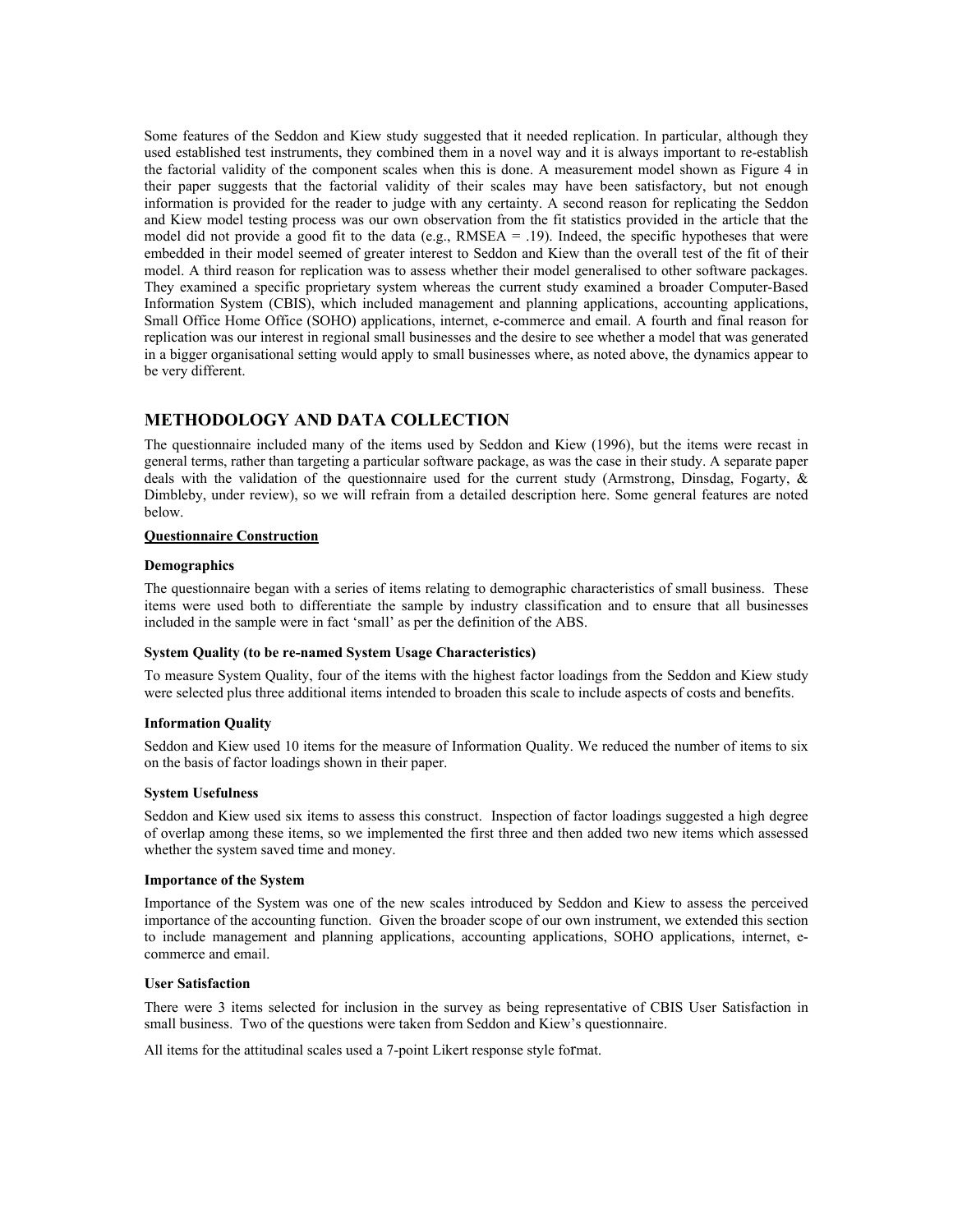## **Pilot Testing of Questionnaire**

A trial version of the revised instrument was tested on a group of local businesses who gave feedback on the intelligibility of the questions, suitability of question format, method of administration, and so forth. Minor changes were introduced as a consequence of this pilot testing process.

## **Description of Sampling Process**

The study targeted small wholesaling and manufacturing businesses on the Mid North Coast Region of New South Wales. They were selected from the Business Enterprise Register (BER), a database of over 13,500 businesses in the region. The Australian Bureau of Statistics (ABS) definition of small business (1995) was adopted for this study. This definition describes small manufacturing businesses as having fewer than 100 employees and small wholesaling businesses as having fewer than 20 employees. The BER contained details of the number of employees. Suitable businesses were selected by listing all wholesalers and manufacturers that fell within the definition of 'small' as per the ABS. Table 1 shows the distribution of the small manufacturers and wholesalers that responded to the survey and the distribution of all manufacturers and wholesalers across the region. The Table demonstrates that the sample was representative of the population of manufacturers and wholesalers from the BER.

|                       |       | Manufacturers |       | Wholesalers |         | Manufacturers<br>Wholesalers |         | Region's Totals |         |
|-----------------------|-------|---------------|-------|-------------|---------|------------------------------|---------|-----------------|---------|
|                       |       | Sample        | All   | Sample      | All     | Sample                       | All     | Sample          | All     |
| Coffs<br>Harbour      | (n)   | 117           | 239   | 58          | 68      | 8                            | 12      | 183             | 319     |
|                       | (MNC) | 19.6%         | 21.8% | 9.7%        | $6.2\%$ | $1.3\%$                      | $1.2\%$ | 30.6%           | 29.2%   |
|                       | (SR)  | 63.9%         | 74.9% | 31.7%       | 21.3%   | $4.4\%$                      | 3.8%    |                 |         |
| Hastings              | (n)   | 147           | 276   | 75          | 141     | 3                            | 11      | 225             | 428     |
|                       | (MNC) | 24.6%         | 25.1% | 12.5%       | 12.9%   | $0.5\%$                      | $1\%$   | 37.6%           | 39.0%   |
|                       | (SR)  | 65.3%         | 64.5% | 33.3%       | 32.9%   | 1.3%                         | 2.6%    |                 |         |
| Manning<br>Gloucester | (n)   | 72            | 150   | 66          | 131     | 16                           | 23      | 154             | 304     |
|                       | (MNC) | 12.0%         | 13.7% | $11.1\%$    | 12%     | $2.7\%$                      | 2.1%    | 25.8%           | 27.8%   |
|                       | (SR)  | 46.8%         | 49.3% | 42.9%       | 43.1%   | 10.4%                        | 7.6%    |                 |         |
| Macleay               | (n)   | 24            | 30    | 12          | 14      |                              |         | 36              | 44      |
|                       | (MNC) | $4.0\%$       | 2.7%  | $2.0\%$     | $1.3\%$ |                              |         | $6.0\%$         | $4.0\%$ |
|                       | (SR)  | 66.7%         | 68.2% | 33.3%       | 31.8%   |                              |         |                 |         |
| Region's<br>Totals    |       | 360           | 695   | 211         | 354     | 27                           | 46      | 598             | 1095    |
|                       |       | 60.2%         | 63.4% | 35.3%       | 32.4%   | 4.5%                         | 4.2%    |                 |         |

(n) - number of wholesalers and/or manufacturers

(MNC) - percentage distribution by industry type within the Mid North Coast region

(SR) - percentage distribution by industry type within the sub-region

Table 1: Distributions of Sample Population of Wholesalers and Manufacturers by Region and Sub Regions

Using a type of stratified sampling technique, businesses were selected sequentially from the BER by organisation number, but ensuring that the number selected in each sub-region reflected the distribution of the total number of businesses. The main survey was administered by sending a pre-advice letter to those businesses selected to be in the sample. This letter advised them of the study and informed them that a representative of the research team would be contacting them sometime within a fortnight of their receipt of the letter. Each business that was sent a pre-advice letter was contacted to ascertain its willingness to participate in the survey and to confirm that it used a CBIS to support its business functions. Businesses that indicated their willingness to participate and used a CBIS were each mailed a survey package. A total of 240 businesses from the 598 selected from the database were sent survey packages. From these businesses, 171 surveys were returned.

# **RESULTS**

All scales were validated using exploratory factor analysis. The factor validation process resulted in 4 factors that matched the constructs investigated by Seddon and Kiew. However, it was found that the set of items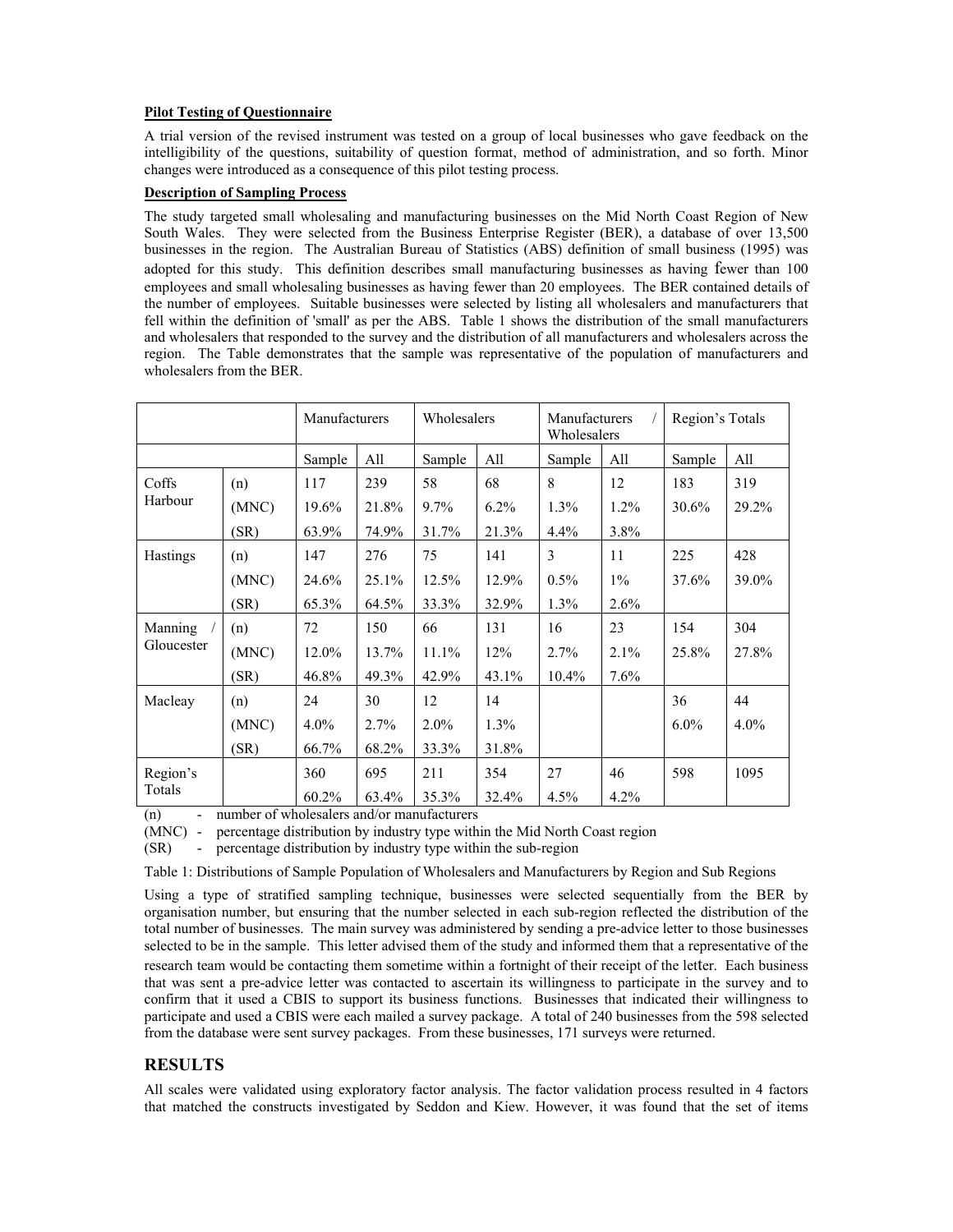included in the present study to measure Importance of the System were not unidimensional but defined three factors: Importance of Accounts, Importance of Small Home Office Operations (SOHO), and Importance of Mgmt. Apps. These three factors were retained as independent indices of system importance. Each of the factors met the base criteria for retention as follows:

- Items defining the various factors all had communalities greater than 0.25 (that is 25% or more of their variance was explained by the underlying factor);
- Extracted factors accounted for greater than 50% of the variance in their sets of items (Fornell & Larker, 1980);
- All factors had eigen-values greater than 1.0 (Loehlin, 1987);
- All item loadings were greater than 0.30 (Tabachnik & Fidell, 1996);
- All factors were clearly interpretable (Gorsuch, 1974).

Scales were then formed by calculating the average response at the item level and Cronbach internal consistency reliability estimates computed. Descriptive statistics and reliability estimates are reported in Table 2.

| Scale Name                      | <b>Observations</b> | No. of Items | Cronbach $\alpha$ | Mean | Std. Dev. |
|---------------------------------|---------------------|--------------|-------------------|------|-----------|
| <b>Information Quality</b>      | 100                 | 10           | 0.95              | 4.66 | 1.29      |
|                                 | 169                 | 5            | 0.91              | 5.24 | 1.07      |
| <b>System Usefulness</b>        | 101                 | 6            | 0.99              | 3.92 | 1.87      |
|                                 | 169                 | 5            | 0.92              | 5.01 | 1.37      |
| <b>System Quality</b>           | 101                 | 7            | 0.94              | 4.21 | 1.46      |
| System Usage<br>Characteristics | 169                 | 3            | 0.85              | 4.86 | 1.21      |
| System Importance               | 100                 | 5            | 0.89              | 4.76 | 1.42      |
| Importance of Accounts          | 169                 | 6            | 0.78              | 4.30 | 1.79      |
| Importance of SOHO              | 169                 | 4            | 0.73              | 2.81 | 1.63      |
| <b>Importance of Mgmt Apps</b>  | 169                 | 3            | 0.78              | 1.16 | 1.53      |
| User Satisfaction*              | 101                 | 4            | 0.92              | 4.67 | 1.58      |
|                                 | 169                 | 3            |                   | 5.47 | 1.00      |

Key:

Statistics from the study by Seddon and Kiew (1996)

Statistics from the current study

Table 2: Descriptive Statistics and Reliabilities for Current Study Compared with Seddon & Kiew (1996)

Commenting on these descriptive statistics, it can be seen that all scales had satisfactory reliability estimates. This was expected because of the prior application of factor analysis to assist with item analysis but it was nevertheless encouraging to achieve satisfactory internal consistency reliability with such small numbers of items per scale. It is also worth commenting on the summary statistics. Given that the maximum score on these scales was 7.0 and the midpoint was 4.0, we can see that the IS in these small businesses were rated as above average on Information Quality, System Usefulness, System Usage Characteristics, and User Satisfaction. They were rated as about average on Importance of Accounts and below average on Importance of Home Office Applications (SOHO) and Importance of Management Applications. These last two ratings suggest that System Importance in this study has really come down to the importance of accounts, which brings it even closer to the Seddon and Kiew study where accounting was the only function being assessed under the heading of System Importance.

## **TESTING THE SEDDON AND KIEW (1996) MODEL OF CBIS SUCCESS**

There were differences in the two studies that must be acknowledged before comparing the outcomes. These key differences were as follows: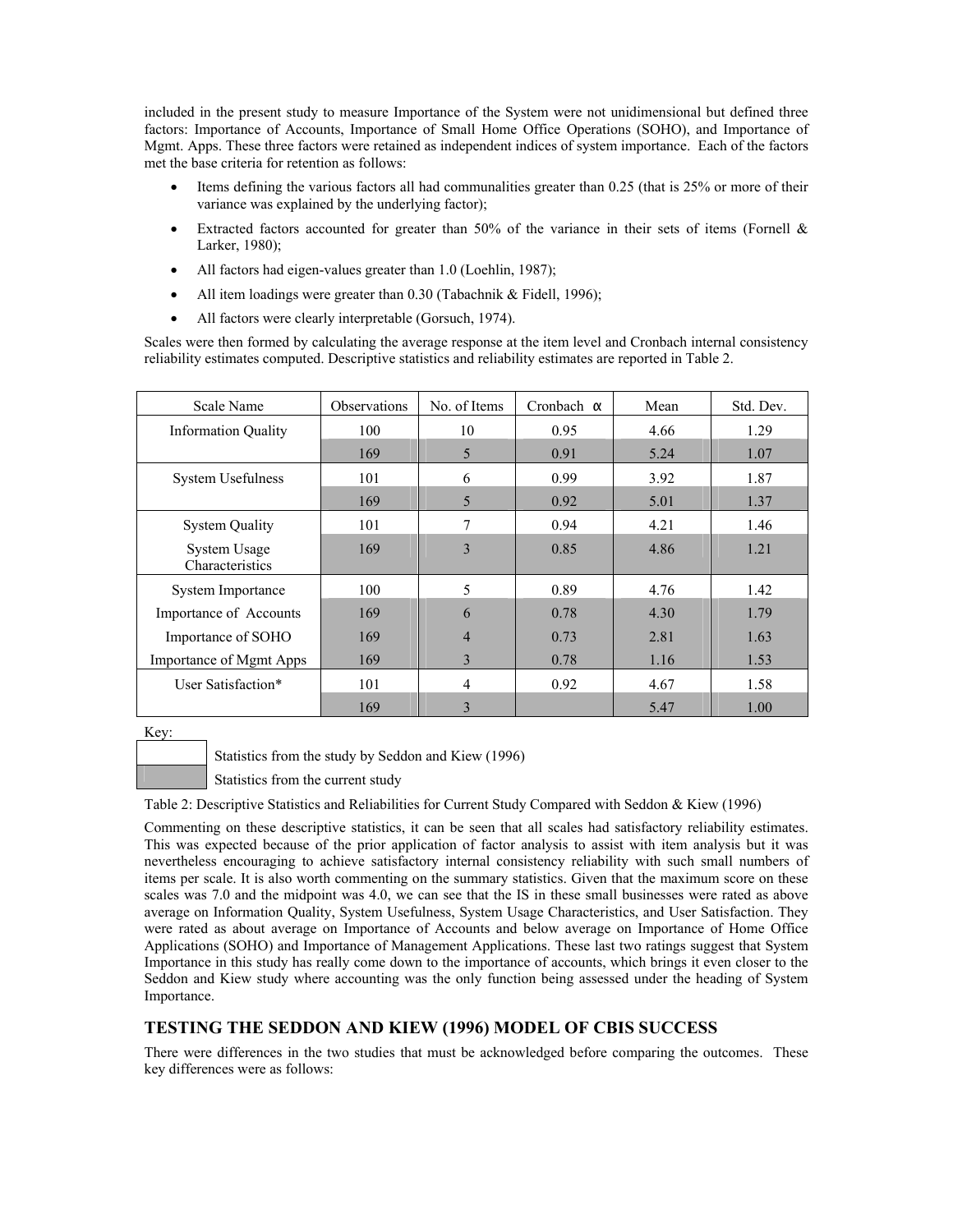- Seddon and Kiew modelled the individual survey items as observed variables of latent traits whereas the current study used exploratory factor analysis (EFA) to derive reliable scales that were then incorporated as observed variables.
- Seddon and Kiew drew on a construct called *Importance of the System* derived from specific survey items about a single system (the DAS) that was the focus of their study. We obtained three factors from the items intended to measure System Importance, one of which was Importance of Accounts. Therefore *Importance of the System* in the Seddon and Kiew study was theoretically equivalent to *Importance of Accounts* in the present study. Accordingly, it was the only one of these three scales retained for further analysis.
- *System Quality* was renamed *System Usage Characteristics* in the current study as a more accurate description of the items comprising this scale. However we regard it as the same construct referred to as *System Quality* by Seddon and Kiew.

Table 3 shows the Pearson Product-Moment correlation coefficients among the scales for the current study compared with those obtained by Seddon and Kiew.

|   |                                                         | 1   | 2   | 3   | 4   |
|---|---------------------------------------------------------|-----|-----|-----|-----|
|   | System Usage Characteristics /<br><b>System Quality</b> |     |     |     |     |
|   | <b>Information Quality</b>                              | .58 |     |     |     |
|   |                                                         | .55 |     |     |     |
| 3 | Importance of Accounts /                                | .06 | .19 |     |     |
|   | System Importance                                       | .41 | .32 |     |     |
|   | System Usefulness                                       | .54 | .57 | .31 |     |
|   |                                                         | .64 | .55 | .62 |     |
|   | User Satisfaction                                       | .61 | .74 | .32 | .68 |
|   |                                                         | .71 | .75 | .44 | .71 |

**BOLD** - values from the current study  $(n = 169)$ .

Normal - values from Seddon and Kiew  $(n = 94)$ .

### Table 3: Comparison of Pearson Correlation Coefficients with Seddon & Kiew (1996)

In general, despite the measurement differences noted above, there was a very high degree of similarity in the observed correlations across the two studies. Fisher Z tests were used to check for differences between correlations obtained from different samples; the only two coefficients that were different involved Importance of Accounts (.06 versus .41 and .31 versus .62). We interpret these differences in combination with the generally lower correlations for Importance of Accounts as evidence that it may not be the same construct as Seddon and Kiew's System Importance.

Structural Equation Modelling (SEM) procedures from the AMOS 4.01 (Arbuckle, 1999) package were used on the covariance matrix to test the path model proposed by Seddon and Kiew. The first model tested was the one shown in Figure 2. Fit statistics were unsatisfactory: cmin/df = 25.02; GFI = .87, CFI = .80, TLI = .32, RMSEA = .38. The cmin/df ratio should have been less than 2.0, the next three indices should have been above .95, and the RMSEA should have been below .05. Reasons for the misfit were fairly obvious from the correlation matrix shown in Table 3: with the exception of System Importance, all variables were intercorrelated but the model itself does not allow for correlations among Importance of Accounts, System Usage Characteristics, and Information Quality. There is no theoretical reason for forcing these three variables to be orthogonal, and we are not sure why Seddon and Kiew imposed this restrain, so a covariance pathway was fitted between System Usage Characteristics and Information Quality. The fit of this model was still unacceptable, so a further pathway was fitted between Importance of Accounts and Information Quality. On the basis of what we already knew from the correlation matrix, we did not attempt to fit a pathway between Importance of Accounts and System Usage Characteristics. The resulting model is shown in Figure 3.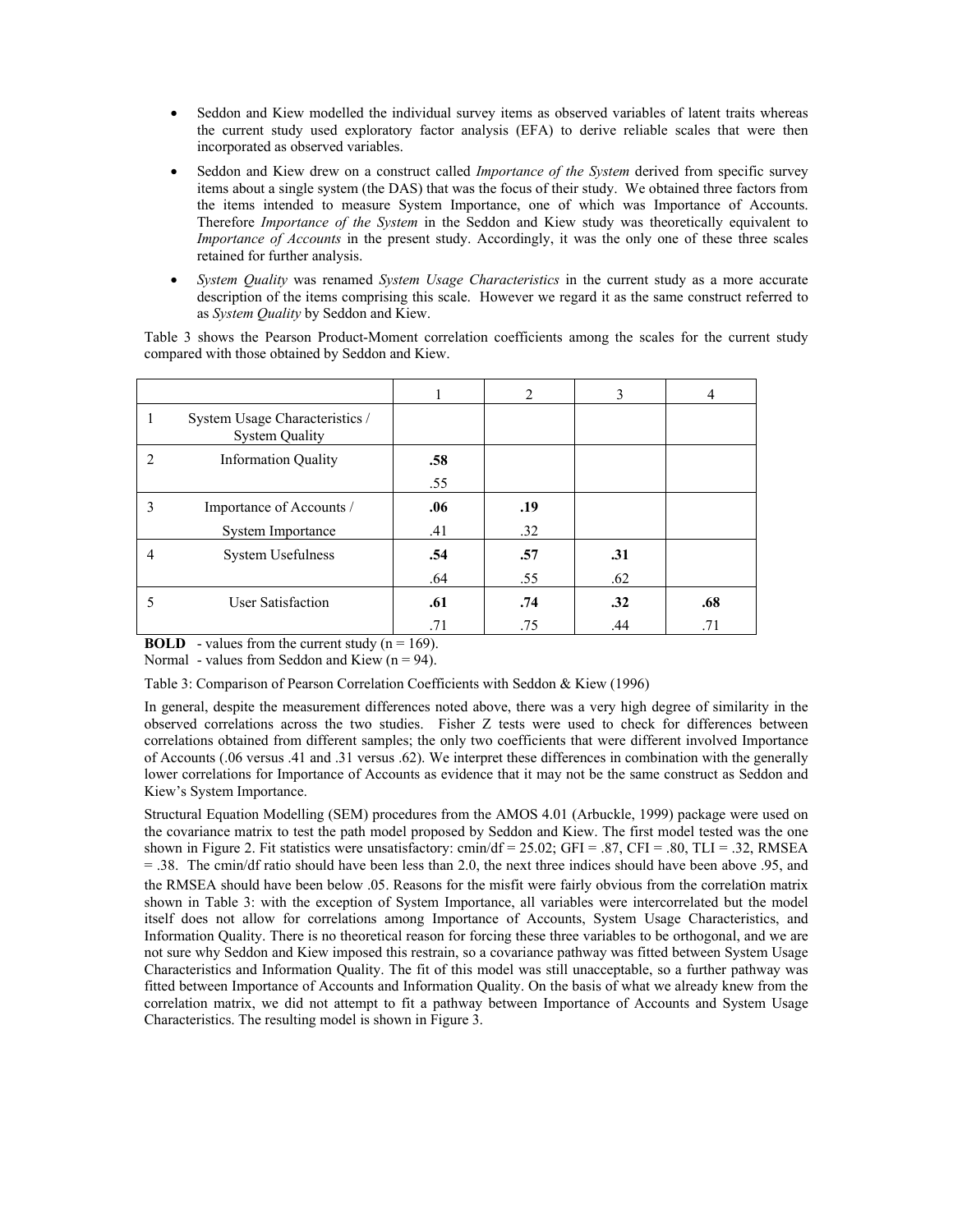

Figure 3: Structural Equation Model - CBIS Success

This model resulted in an excellent fit (cmin/df  $= 0.707$ ). Alternative goodness-of-fit ratios also indicated very good model fit (GFI = .99, CFI = 1.000, TLI = .99, RMSEA = 0.00). All path coefficients were significant. The model explained 67% of the variance in User Satisfaction and 42% of the variance in System Usefulness.

Before concluding the analyses of the Seddon and Kiew model, we also thought it worthwhile seeing how the model performed without Importance of Accounts, the dimension introduced by Seddon and Kiew to control for system relevance. The model is saturated without this variable and its associated pathways, so we could not test the fit. We do note, however, that the model explained just as much of the variance in the two outcome variables without Importance of Accounts being included. In other words, there was no incremental validity associated with this variable.

A final set of analyses was suggested to us by the high correlations observed among the four variables identified by DeLone and McLean. It is always problematic trying to disentangle the relations among a set of highly correlated variables, especially when those variables themselves are all cast as indicators of success. An alternative approach is to switch from a path model to a measurement model and to model these four variables as reflective indicators of an underlying CBIS success factor. Multicollinerarity does not pose the same problems for a measurement model as it does for a path model. The resulting model is shown in Figure 4.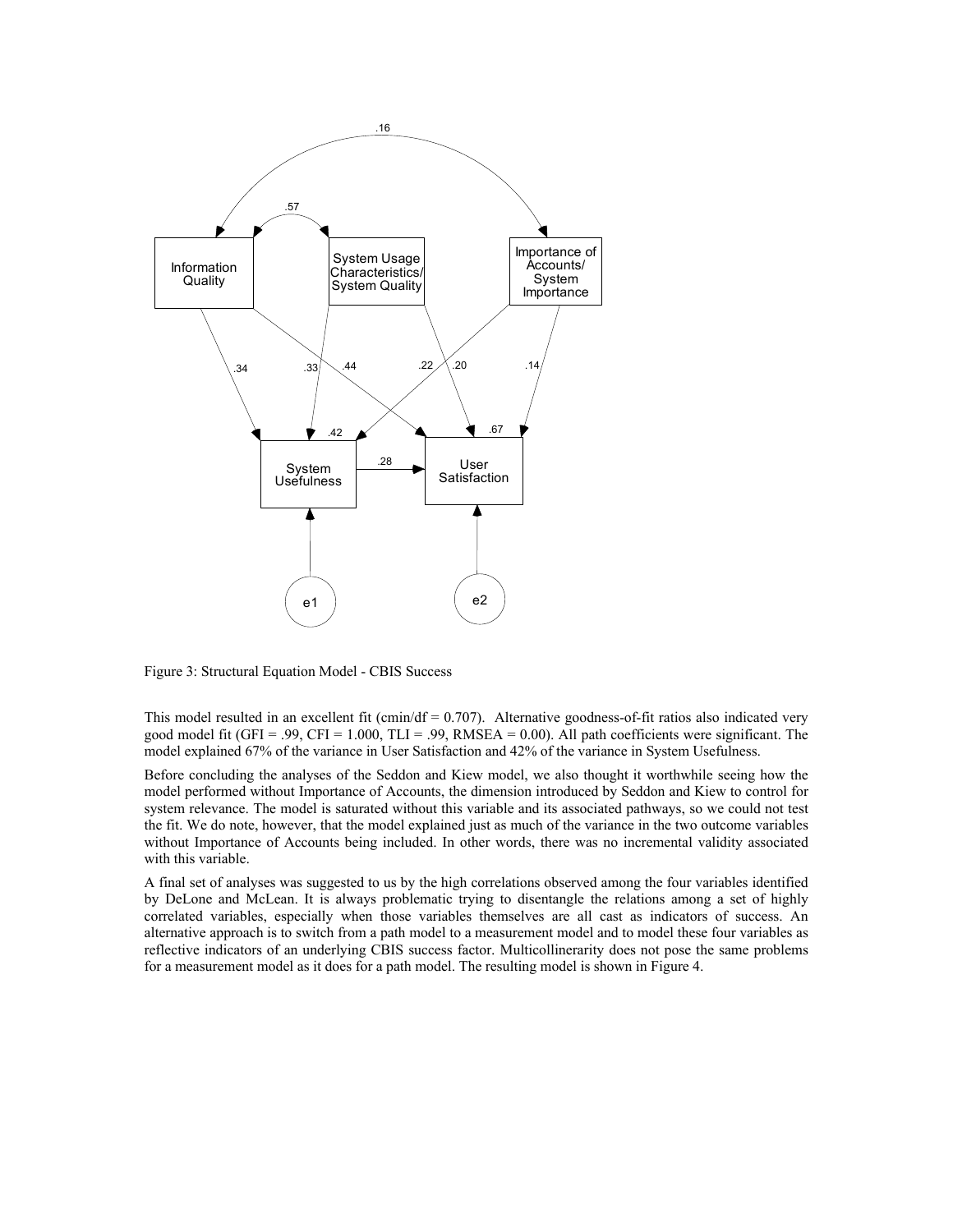

Figure 4: Measurement Model for CBIS Success

Fit statistics for this model were excellent: cmin/df =  $1.26$ ; GFI = .99, CFI = .99, TLI = .99, RMSEA = .04. All factor loadings were significant.

## **CONCLUDING REMARKS**

One of the dilemmas faced by information systems researchers is the identification of appropriate dependent variables measuring IS success. Despite changes to the questionnaire and some exploratory alterations to the model, we have finished up with more or less the same configuration advocated by DeLone and McLean, formalised as a statistical model by Seddon and Kiew (1996), and now tested on a new data set in a completely different setting. The consistencies between the studies, despite minor changes to measurement operations, means the model can be taken forward as a reliable measure of CBIS success in small business.

Our study leaves open the question of including a measure of system importance. Differences in the way in which this variable was measured in the present study and differences noted in its pattern of correlations with other variables suggests that we have not tapped the same construct. We point out, however, that neither this study nor the Seddon and Kiew study found any incremental validity associated with System Importance. The logic for its inclusion is sound but there is not yet experimental evidence to warrant its inclusion in models of CBIS success. The DeLone and McLean (1992) model is probably sufficient.

Our final set of analyses serves to remind the reader that all four DeLone and McLean variables can be reconceptualised as indicators of an underlying success trait. The logic of this conceptualisation is the logic that underlies the whole latent trait approach: the latent trait itself represents what the indicators have in common and will generally be a better measure of the construct than any single measure. Having said that, we also concede that User Satisfaction was the variable with the strongest loading in this measurement model and we would support its choice if a researcher was forced to pick a single variable as a measure of CBIS success.

These analyses have all been concerned with testing a model that depicts the relations among indicators of success. In an attempt to examine the actual determinants of IS success in small business, the authors of this paper also gathered data from the respondents measuring aspects of decision-making, owner characteristics, and organisational characteristics. These findings will be reported later.